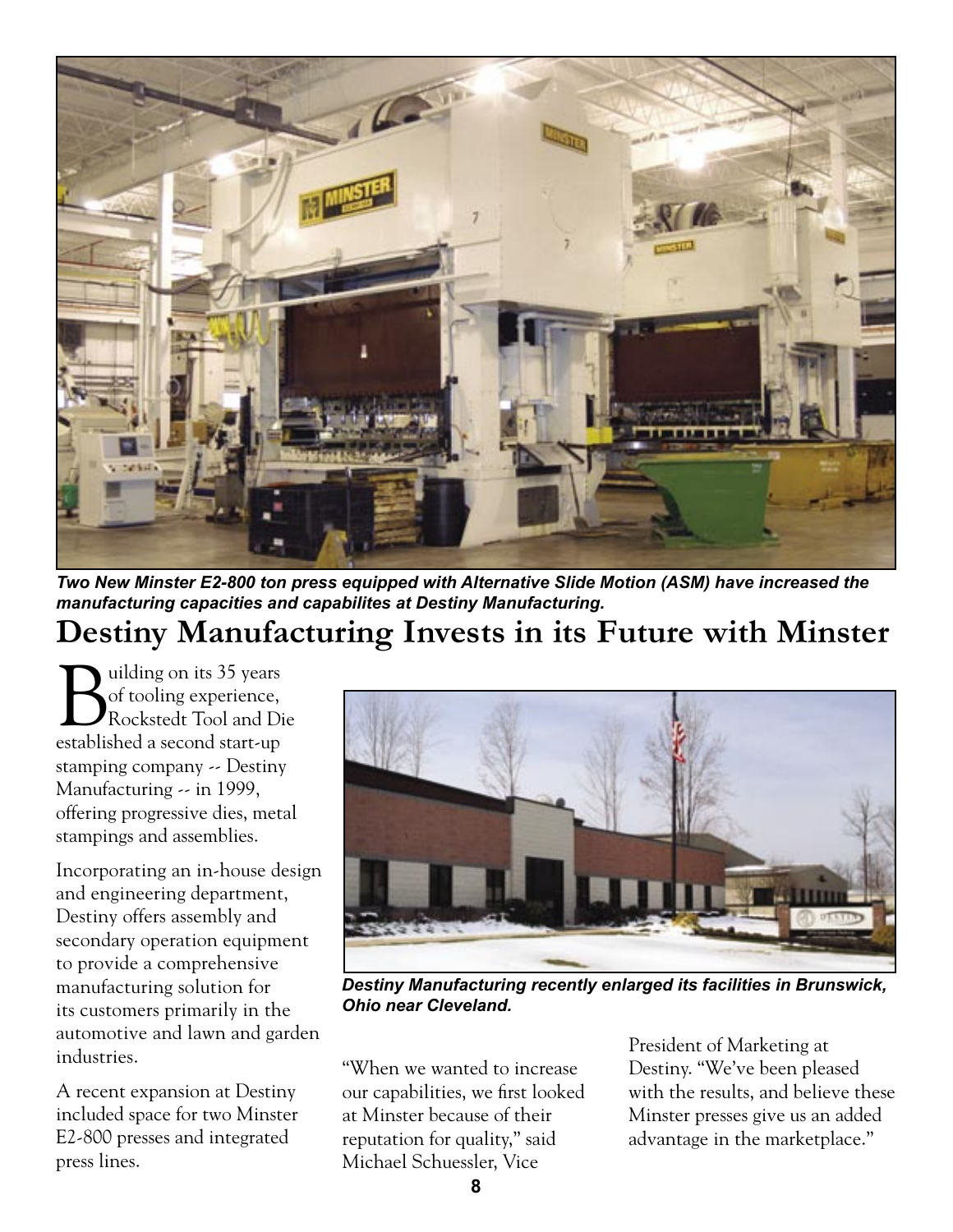

Both presses include Minster's Alternative Slide Motion (ASM) drive option. Similar to a link motion drive, the ASM provides reduced slide velocity, acceleration and deceleration of the crank rotation within the same stroke without sacrificing speed.

Destiny President Joe Schuessler said it wasn't long before the advantages of the Minster ASM presses became obvious.

"The first thing we realized was an increase in production," he said. " We were getting 30 strokes per minute on our previous presses and 50 strokes per minute on the Minsters. Along with the greater production, we eliminated some snap thru issues, and

minimized deflection."

"The ASM is beneficial with some of our difficult tools since we do a lot of forming, drawing and extruding," said Vice President of Manufacturing Bernie Karthan. "And minimizing the snap thru effects with some of the harder materials translates into greater tool life."

Minster's total solution approach has also given Destiny increased productivity with integrated Minster coil lines on each of the E2-800 presses.

"Uptime is what we're gaining," Michael Schuessler said. "We are able to pre-stage very large coils, and we like the fact that the Minster feed line captures

the machine settings. Prior settings and all the parameters are programmed in for a very smooth transition from run-to-run."

The second E2 press delivered to Destiny earlier this year was "on site assembled," which is a developing Minster option to reduce lead time. The final assembly of all major components is done at the customer's site by Minster's Field Service personnel.

"The process decreased the delivery time for us," Joe Schuessler said. "Assembling the press here went very well. Overall, the support we get from Minster is very good. Whenever we make a call, Minster responds in a timely manner."